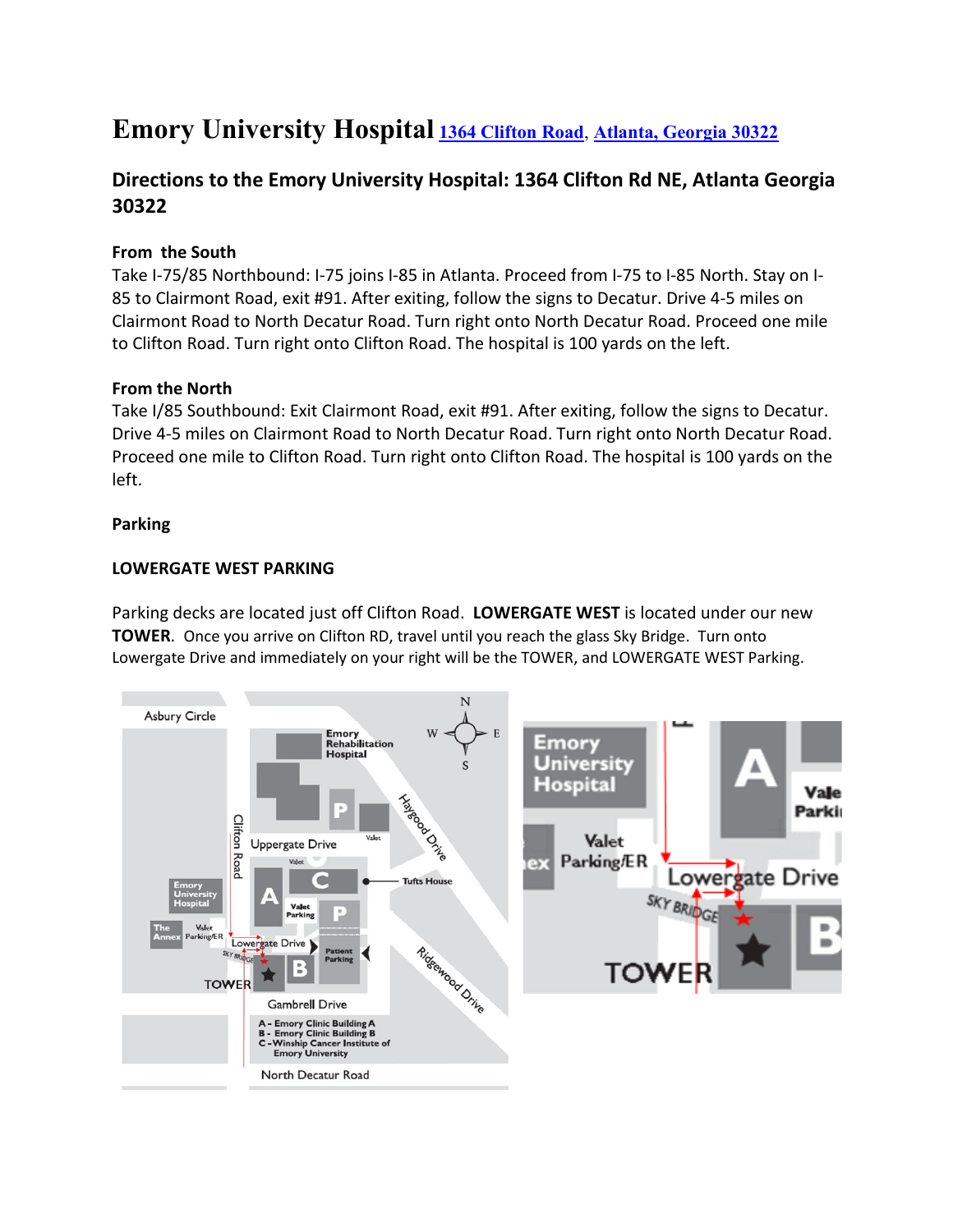### **LOWERGATE EAST**

Parking decks are located just off Clifton Road. **LOWERGATE EAST** is located behind the B Building. Once you arrive on Clifton RD, travel until you reach the glass Sky Bridge. Turn onto Lowergate Drive and continue past the Tower, under the Parking Deck, turn right and immediately on your right will be the entrance for LOWERGATE EAST Parking.



North Decatur Road

## **Directions to the Rehabilitation Therapy Department**

From **Lowergate WEST Deck**, (located under the TOWER) take the elevators to Level 2, turn right (exiting the TOWER building) and use the Sky Bridge to the Hospital [ ]. The Sky Walkway will bring you to the 2nd floor lobby. Follow the main hallway the length of the Hospital to the G Wing elevators. Take those down to the 1st floor, exit left out of the elevator and you will enter the Rehabilitation Therapy Department. There are Information Desks along the way and we are the: **REHABILITATION THERAPY DEPARTMENT INSIDE EMORY UNIVERSITY HOSPITAL** (NOT the Emory Rehabilitation Hospital- our acute Rehab hospital).